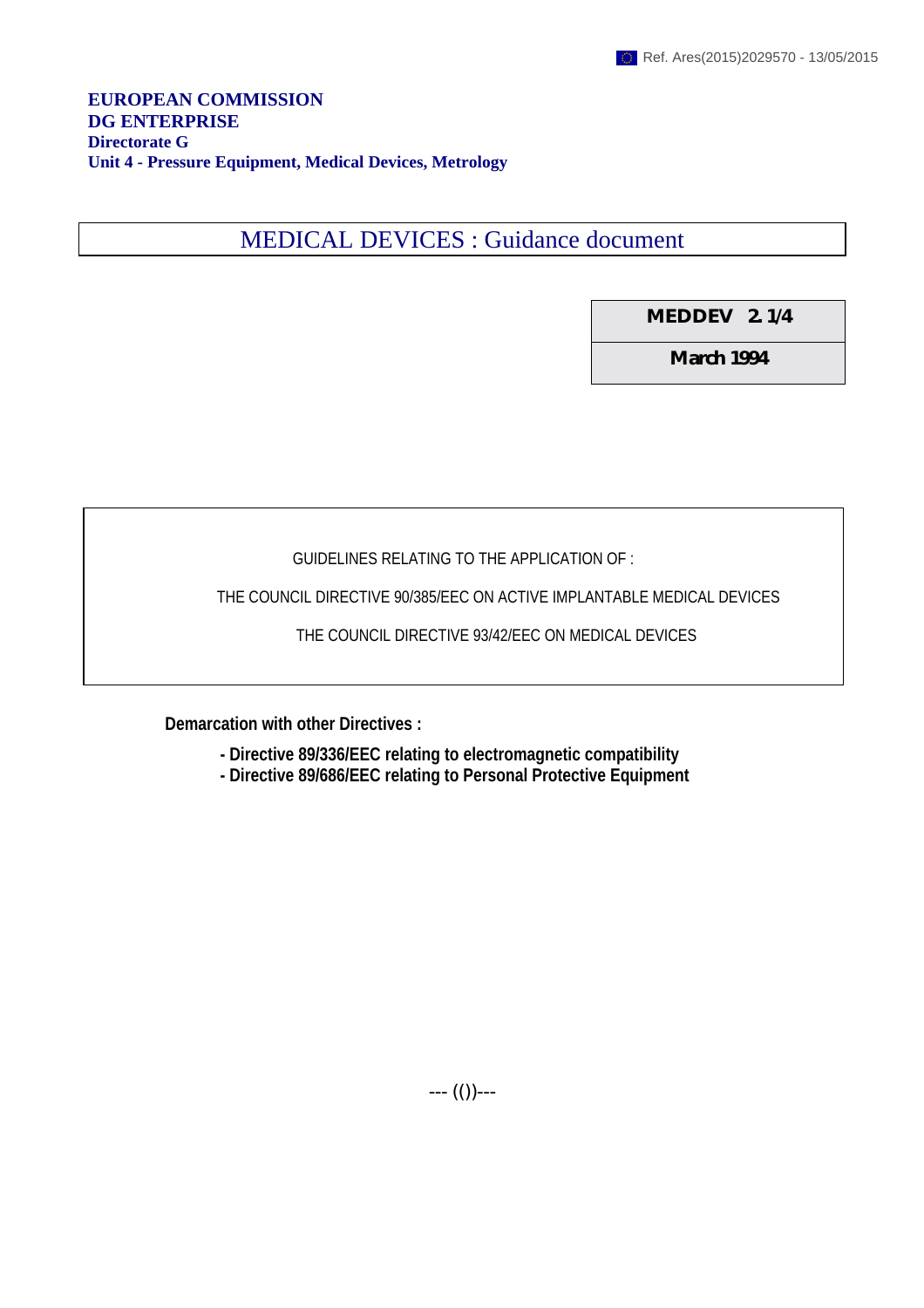## **INTRODUCTION**

These guidelines should be read in conjunction with the Directive 90/385/EEC relating to active implantable medical devices and the Directive 93/42/EEC relating to medical devices. They provide a practical support for the uniform application of these Directives. The guidelines deal with specific issues in the context of the aforementioned Directives. Therefore they are of complementary nature to the general vade-mecum relating to the application of New Approach Directives.

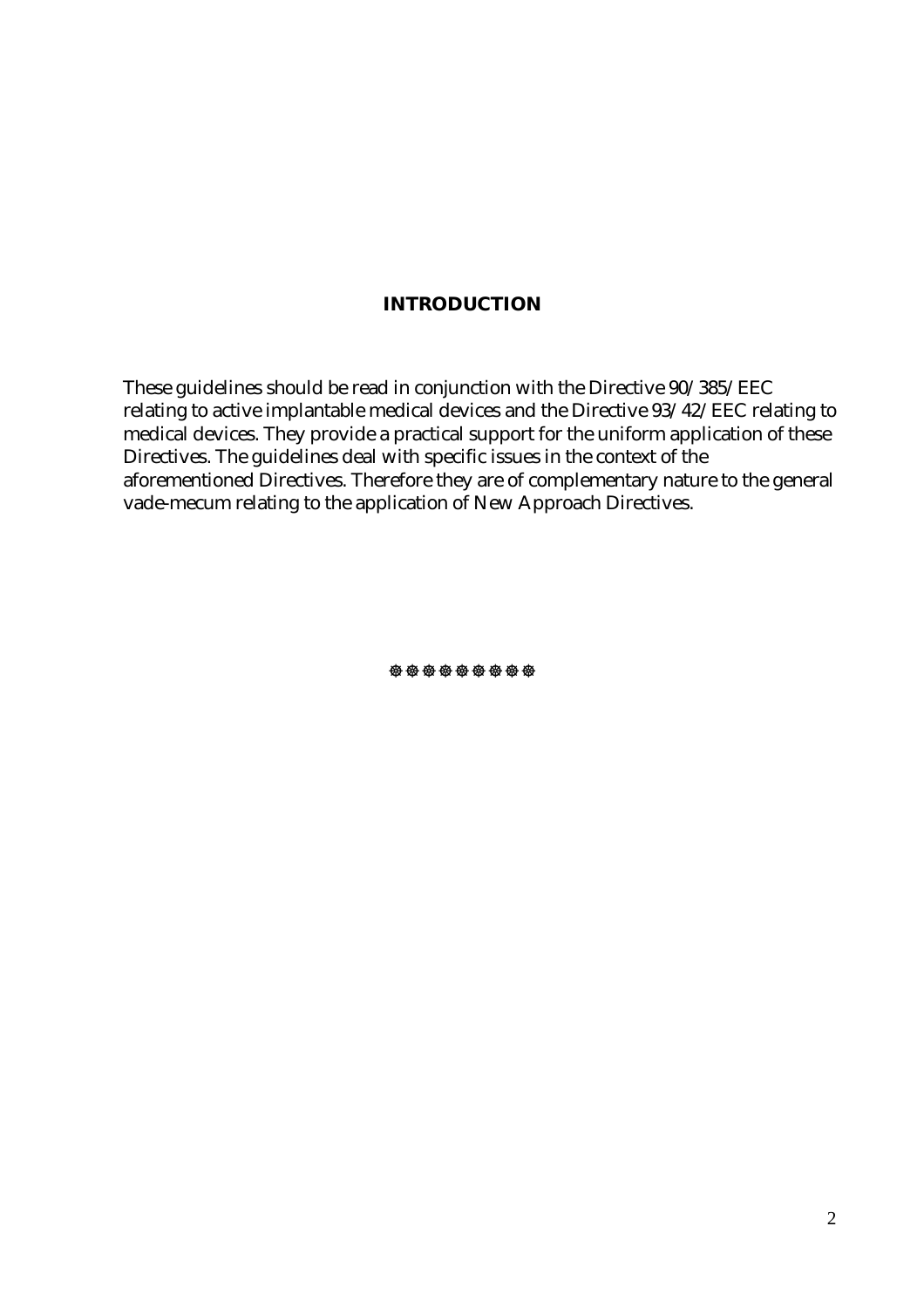## **I. FIELD OF APPLICATION - DEFINITIONS**

- 1. Directive 93/42/EE on medical devices<sup>(\*)</sup>
- 2. Directive 90/385/EEC on active implantable medical devices<sup>1</sup>
- 3. Interface with other directives
	- medical devices/medicinal products(\*)
		- medical devices/electromagnetic compatibility
		- medical devices/personal protective equipment

# **II. CLASSIFICATION OF MEDICAL DEVICES COVERED BY DIRECTIVE 93/42/EEC** 2

# **III. CONFORMITY ASSESSMENT PROCEDURES**(\*):

- 1. **CE-marking**<br>2 **Annlication**
- Application
	- $-$  Annex 5
	- Annex 2
		- . Quality systems
		- . Examination of the design dossier
	- Annex 3
- 3. Conduct of audits
- 4. Format of decisions, design examination certificate
- 5. Technical Dossier
- **IV. CUSTOM MADE DEVICES**(\*):
- **V. DEVICES INTENDED FOR CLINICAL INVESTIGATIONS**(\*):
- **VI. MEDICAL DEVICE VIGILANCE**(\*):
- **VII. USE OF LANGUAGES**(\*):
- **VIII. TRANSITIONAL PERIOD**(\*):

 $\overline{a}$ 

<sup>(\*)</sup> These parts of the guidelines will be circulated as separate working documents

<sup>&</sup>lt;sup>1</sup> see MEDDEV,  $5/93$  rev. 1

<sup>2</sup> see MEDDEV. 10/93 rev. 1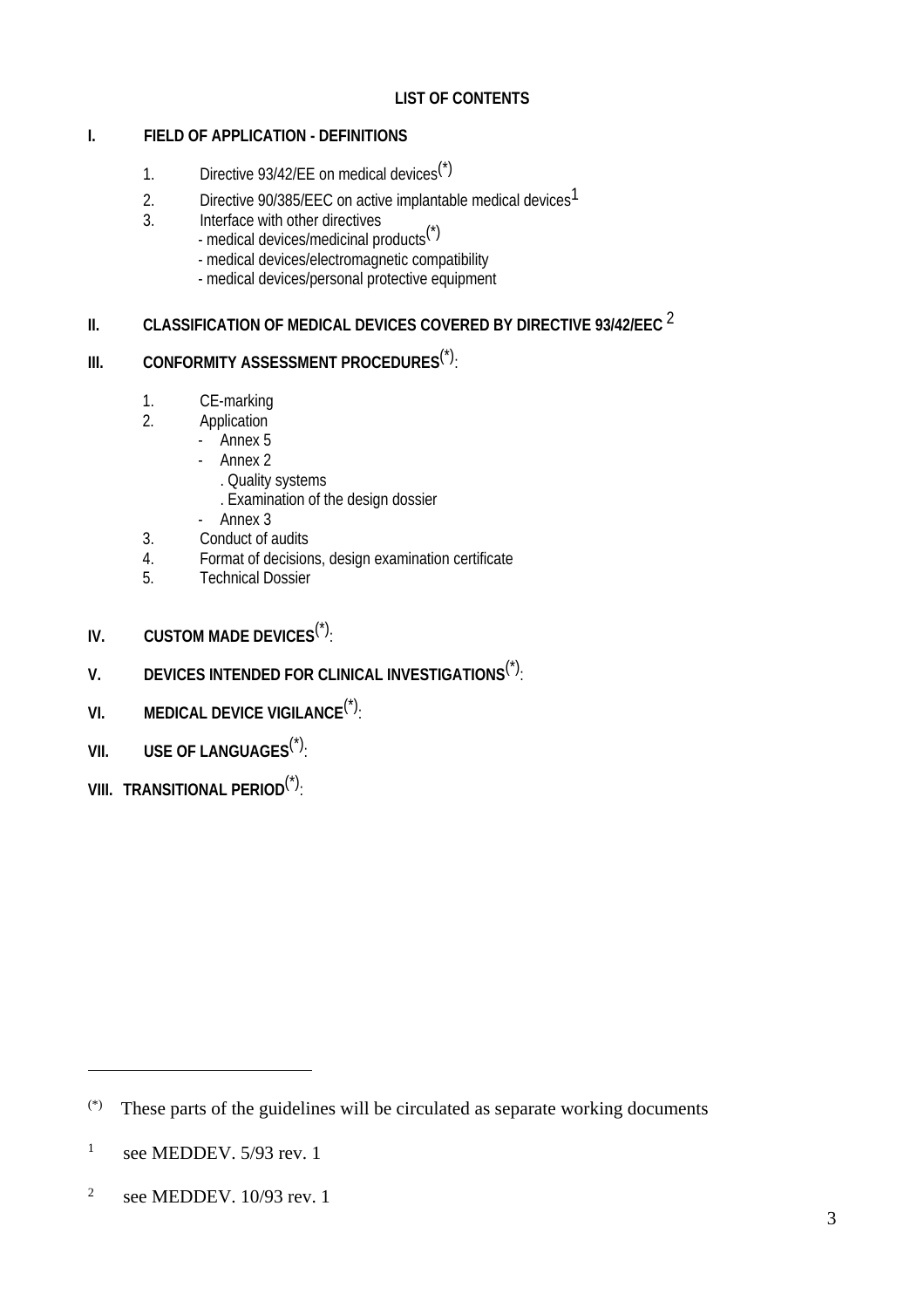#### **I.3 INTERFACE WITH OTHER DIRECTIVES**

#### 3.1 MEDICAL DEVICES/MEDICINAL PRODUCTS

#### 3.2 MEDICAL DEVICES/DIRECTIVE 89/336/EEC RELATING TO ELECTROMAGNETIC COMPATIBILITY

- 3.2.1 The Directive 90/385/EEC on active implantable medical devices (AIMD) and the Directive 93/42/EEC on medical devices (MDD) are "specific directives" with regard to Directive 89/336/EEC relating to electromagnetic compatibility <sup>1.-</sup> (see Article 1(5) AIMD, Article 1(7) MDD) The aforementioned medical devices directives cover all aspects related to electromagnetic compatibility (immunity and electromagnetic interference) of medical devices (see AIMD, Annex I, section 8; MDD, Annex I, sections 9.2, 11 and 12.5). Thus, in all cases when the medical devices directives are applied, whether during the transitional period for these directives or when the directives become mandatory, there is no need to apply the Directive 89/336/EEC with regard to EMC aspects.
- 3.2.2 There are rather complicated situations presented during the transitional period of the three Directives mentioned, caused by the different introduction dates for each Directive, and the different finishing dates of the appropriate transitional periods. This complication is caused by the fact that the medical devices directives, as with most other New Approach Directives, are only of optional application during their transitional periods.To clarify the choices open, during the transitional period, to a manufacturer in dealing with aspects relating to electromagnetic compatibility, the alternatives are illustrated as follows :

 $\overline{a}$ 

<sup>&</sup>lt;sup>1.</sup> Official Journal no. L 139 of 23 May 1989 as amended by : - Directive 91/263/EEC of 29 April 1991 (L 128 of 23 May 1991, p. 1)

<sup>-</sup> Directive 92/31/EEC of 28 April 1992 (L 126 of 12 May 1992, p. 11)

<sup>-</sup> Directive 93/68/EEC of 22 July 1993 (L 220 of 30 August 1993).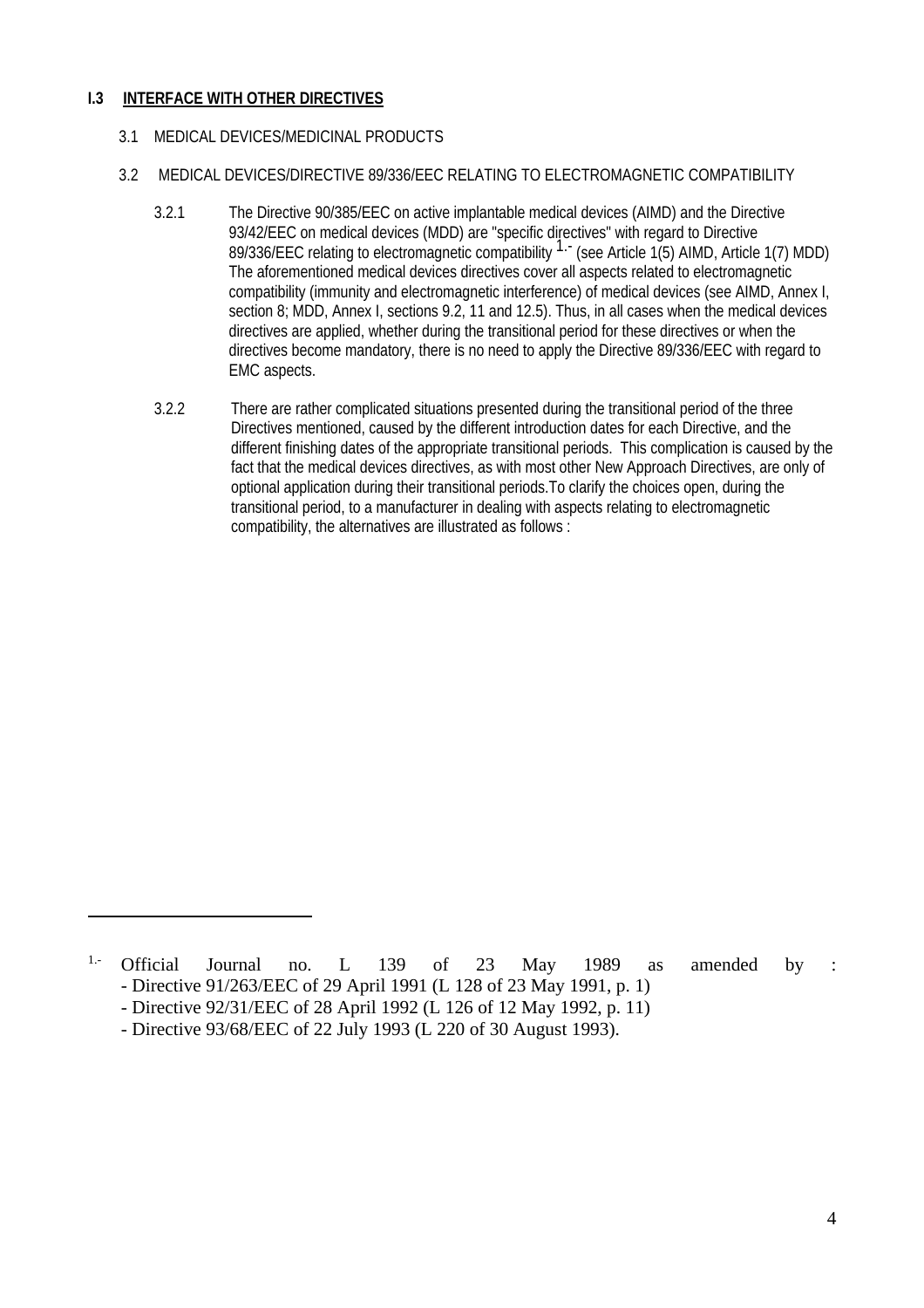## - 5 - ACTIVE IMPLANTABLE MEDICAL DEVICES

|                     | National legislation covering active implantable medical devices                                                                                  |                                   | National legislation covering E M C                                                                 |                                   |
|---------------------|---------------------------------------------------------------------------------------------------------------------------------------------------|-----------------------------------|-----------------------------------------------------------------------------------------------------|-----------------------------------|
| 1.1.1992-31.12.1992 | Option A                                                                                                                                          | Option B                          | Option C                                                                                            | Option D                          |
|                     | Not applicable                                                                                                                                    | Pre-existing national legislation | Legislation transposing EMC Directive $\Rightarrow$<br>CE marking, Dir. 89/336/EEC                  | Preexisting national legislation  |
| 1.1.1993-31.12.1994 | National legislation transposing<br>AIMD (including necessarily EMC<br>aspects) $\Leftrightarrow$ CE marking, directive<br>90/385/EEC             | Pre-existing national legislation | National legislation transposing EMC<br>directive $\Rightarrow$ CE marking, Directive<br>89/336/EEC | Pre-existing national legislation |
| from 1.1.1995       | Exclusively national legislation<br>transposing AIMD (including<br>necessarily EMC aspects) $\Leftrightarrow$ CE<br>marking, directive 90/385/EEC | Not applicable                    | Not applicable                                                                                      | Not applicable                    |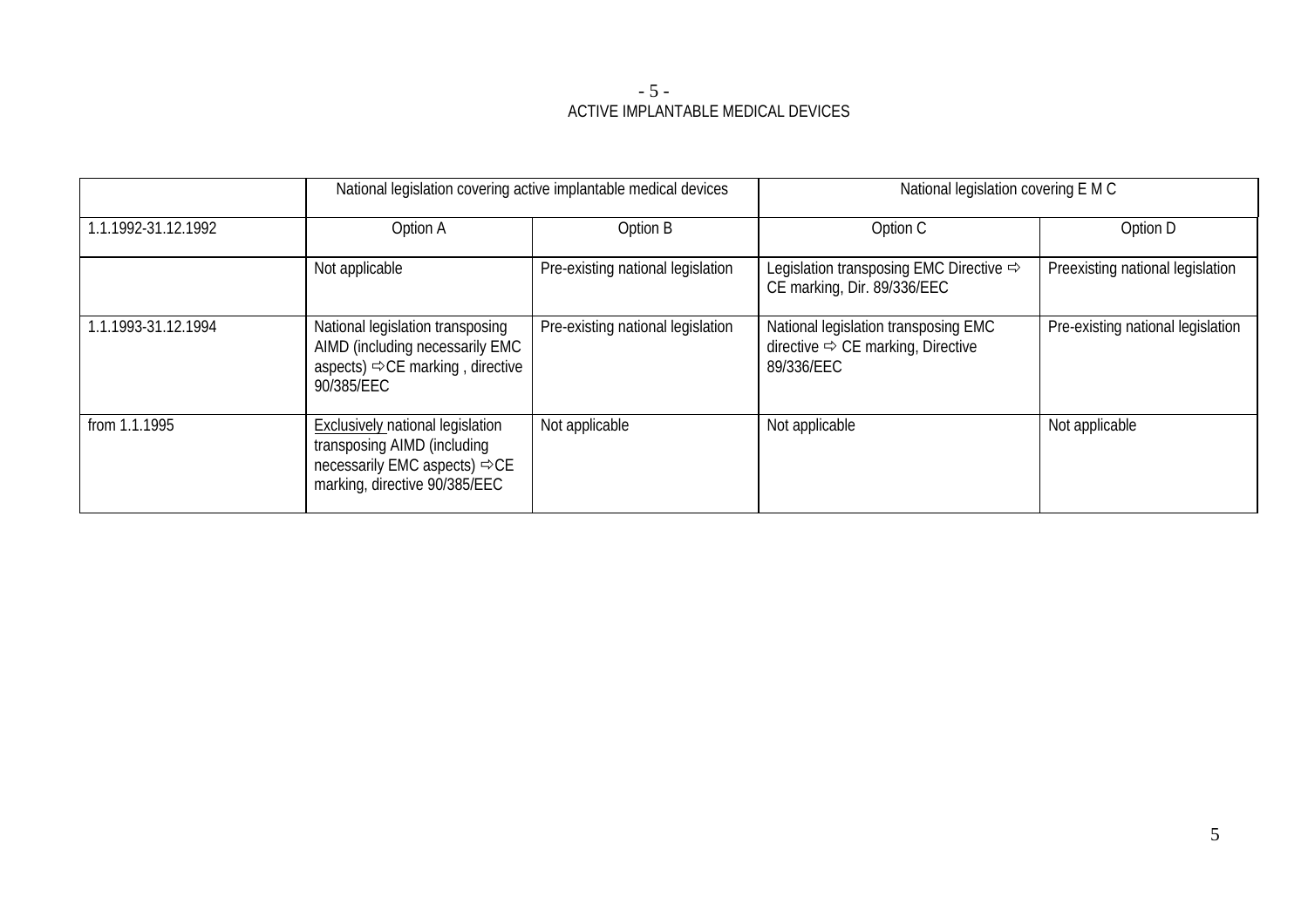## MEDICAL DEVICES OTHER THAN ACTIVE IMPLANTABLE MEDICAL DEVICES AND IN VITRO DIAGNOSTIC

|                     | National legislation concerning medical devices                                                                                             |                                   | National legislation covering E M C                                                     |                                  |
|---------------------|---------------------------------------------------------------------------------------------------------------------------------------------|-----------------------------------|-----------------------------------------------------------------------------------------|----------------------------------|
|                     | Option A                                                                                                                                    | Option B                          | Option C                                                                                | Option D                         |
| 1.1.1992-31.12.1994 | Not applicable                                                                                                                              | Pre-existing national legislation | Legislation transposing EMC Directive $\Rightarrow$<br>CE marking, Dir. 89/336/EEC      | Preexisting national legislation |
| 1.1.1995-31.12.1995 | National legislation transposing<br>MDD (including necessarily EMC<br>aspects) $\Rightarrow$ CE marking, directive<br>93/42/EEC             | Pre-existing national legislation | Legislation transposing EMC directive $\Rightarrow$<br>CE marking, Directive 89/336/EEC | Preexisting national legislation |
| 1.1.1996-13.6.1998  | National legislation transposing<br>MDD (including necessarily EMC<br>aspects) $\Rightarrow$ CE marking, directive<br>93/42/EEC             | Pre-existing national legislation | Legislation transposing EMC directive⇔<br>CE marking, Directive 89/336/EEC              | Not applicable                   |
| from 14.6.1998      | Exclusively national legislation<br>transposing MDD (including<br>necessarily EMC aspects) $\Rightarrow$ CE<br>marking, directive 93/42/EEC | Not applicable                    | Not applicable                                                                          | Not applicable                   |